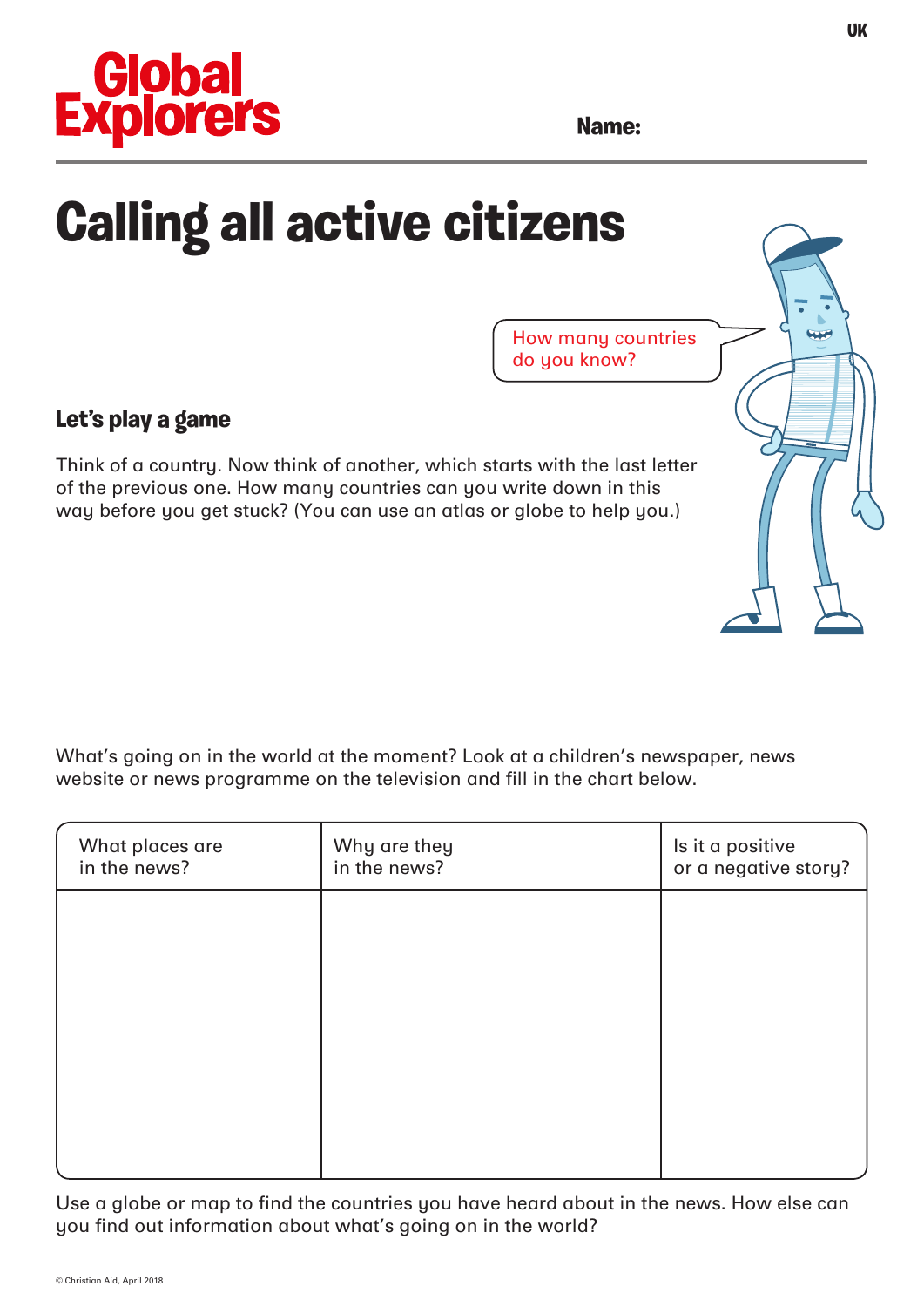## **How can you be an active citizen?**



Name: Jelisa Johnson Age: 10 Lives: London, UK

People around the world are doing things to try and make the world a better place. Jelisa's Brownie group made and sold cakes to raise money for charity.

What kinds of things do people do to make the world better?

What do you wish for the world?

What could you do to help make your wish come true?

Complete and decorate this 'promise' card. Then put it somewhere to remind you what you will try to do.

| To help make this world a better place, I promise to |  |  |
|------------------------------------------------------|--|--|
|                                                      |  |  |
|                                                      |  |  |
| Signed:                                              |  |  |
| Date:                                                |  |  |
|                                                      |  |  |
|                                                      |  |  |